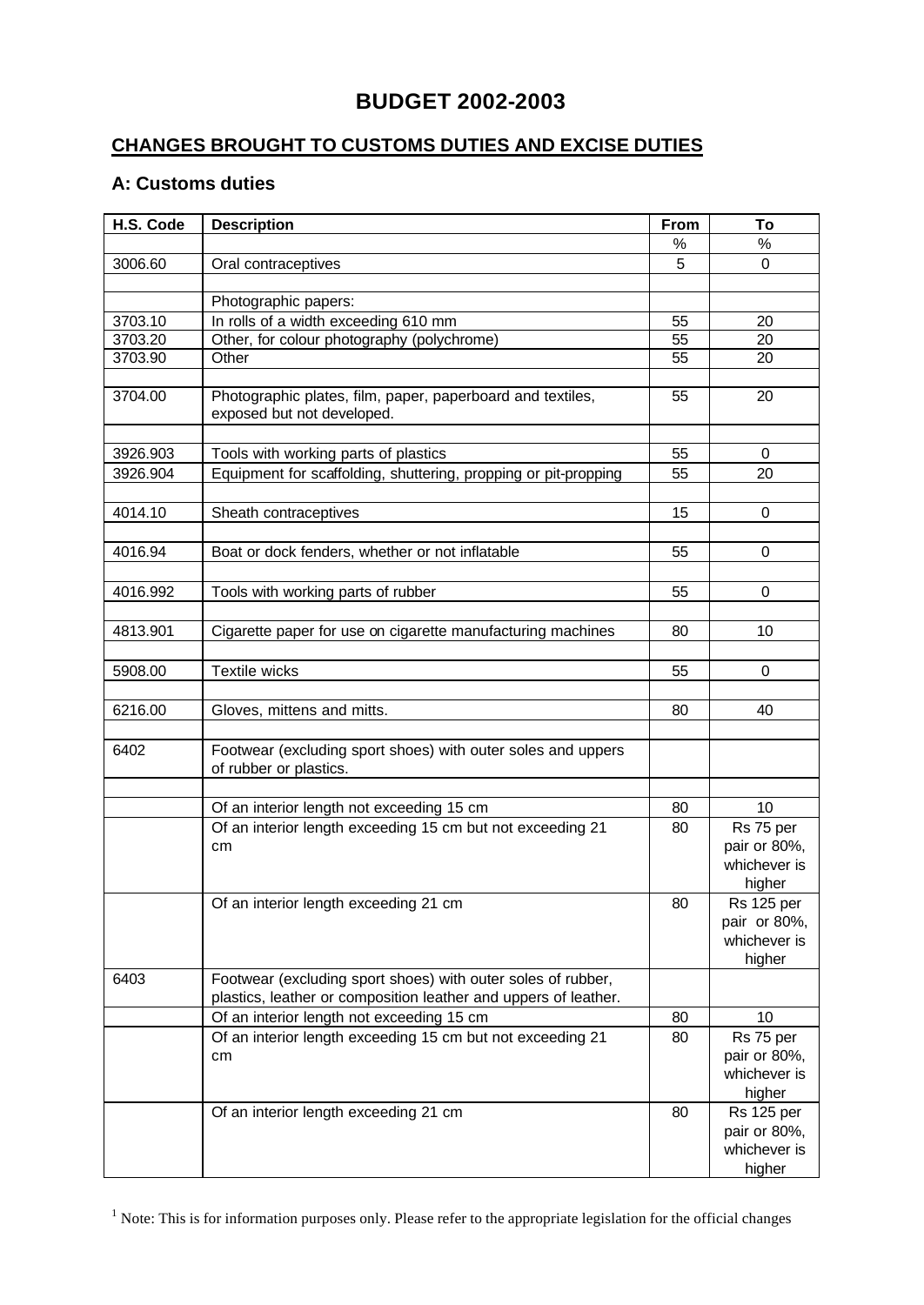| 6404      | Footwear (excluding sport shoes) with outer soles of rubber,<br>plastics, leather or composition leather and uppers of textile<br>materials. |    |                                                             |
|-----------|----------------------------------------------------------------------------------------------------------------------------------------------|----|-------------------------------------------------------------|
|           | Of an interior length not exceeding 15 cm                                                                                                    | 80 | 10                                                          |
|           | Of an interior length exceeding 15 cm but not exceeding 21<br>cm                                                                             | 80 | Rs 75 per<br>pair or 80%,<br>whichever is<br>higher         |
|           | Of an interior length exceeding 21 cm                                                                                                        | 80 | <b>Rs 125 per</b><br>pair or 80%,<br>whichever is<br>higher |
| 6406.9992 | Assemblies of parts not yet constituting or having the essential<br>character of footwear of heading 64.01 to 64.05                          | 30 | Rs 60 per<br>pair or 30%,<br>whichever is<br>higher         |
|           |                                                                                                                                              |    |                                                             |
| 7019.903  | Equipment for scaffolding, shuttering, propping or pit-propping                                                                              | 80 | 20                                                          |
| 7314.12   | Endless bands for machinery, of stainless steel                                                                                              | 55 | 15                                                          |
| 7314.13   | Other endless bands for machinery                                                                                                            | 55 | 15                                                          |
| 7314.14   | Other woven cloth, of stainless steel                                                                                                        | 55 | 15                                                          |
|           |                                                                                                                                              |    |                                                             |
| 7326.905  | Steel fibres for strengthening flooring of cement                                                                                            | 80 | 40                                                          |
|           |                                                                                                                                              |    |                                                             |
| 8481.801  | Handset of a kind used for shower bath                                                                                                       | 55 | 30                                                          |
| 8485.10   | Ships' or boats' propellers and blades therefore                                                                                             | 55 | $\pmb{0}$                                                   |
|           |                                                                                                                                              |    |                                                             |
| 8543.891  | <b>Boosters</b>                                                                                                                              | 15 | 5                                                           |
|           |                                                                                                                                              |    |                                                             |
| 8703.10   | Golf cars                                                                                                                                    | 80 | 30                                                          |
|           |                                                                                                                                              |    |                                                             |
| 8703.901  | Vehicles of a type used for karting                                                                                                          | 80 | 30                                                          |
| 8706.001  | Chassis fitted with engine for buses, lorries and ambulances                                                                                 | 15 | 10                                                          |
|           |                                                                                                                                              |    |                                                             |
| 8708.991  | Parts and accessories for catalytic converter                                                                                                | 80 | 0                                                           |
| 8715.00   | Baby carriages and parts thereof.                                                                                                            | 15 | $\pmb{0}$                                                   |
|           |                                                                                                                                              |    |                                                             |
| 9401.801  | Specialised bathing chairs and high chairs for baby                                                                                          | 80 | 15                                                          |
| 9508.10   | Roundabouts (carrousels)                                                                                                                     | 80 | 20                                                          |

 $<sup>1</sup>$  Note: This is for information purposes only. Please refer to the appropriate legislation for the official changes</sup>